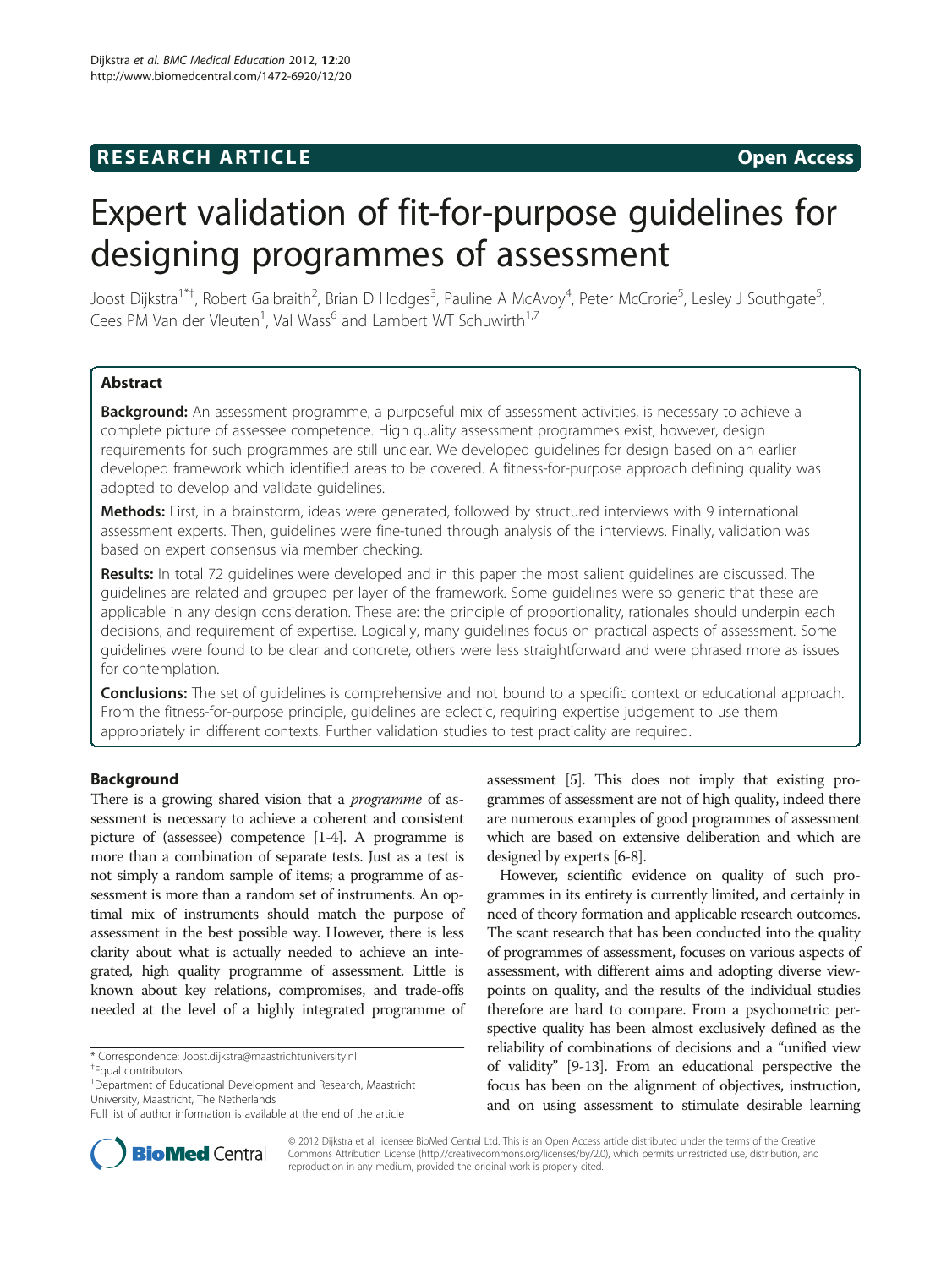behaviour [\[14-16](#page-7-0)]. In another study Baartman [[17\]](#page-7-0) took competency-based education as a basis for quality, and proposed adding education-based criteria, such as authenticity and meaningfulness, to the established psychometric criteria. Most of this research determines assessment quality afterwards, when assessment has already taken place. Unfortunately, this does not provide assessment designers with much support when they intend to construct a high-quality programme. In our study we therefore investigate the possibility of enhancing quality of assessment programmes from a design perspective by providing guidelines for assessment design.

In various local contexts standards, criteria, and guidelines are used to support assessment development. However, the transferability of these to other contexts is fairly low as they are highly contextual and often based on local policy decisions. On the other hand guidance is available at a broader educational level, e.g., the Standards for educational and psychological testing [[18](#page-7-0)]. But these standards focus predominantly on single tests (i.e. the measuring instrument) instead of on programmes of assessment. And, despite the standards being open to expert judgement and acknowledging contextual differences (e.g. in regulations), they are still formulated from a specific testing framework and from the perspective of assessment of learning [\[19](#page-7-0)]. This predetermines the goal of assessment and takes an ideological standpoint in the quality perspective and as a result, such standards are necessarily prescriptive. So, our aim in this study is to develop and validate more context-independent guidelines, applicable with different purposes in mind (including *assessment for learning*), and with a focus on programmes of assessment instead of single instruments. In addition we seek to develop and validate guidelines that support both assessment developers and decision makers. In this study we adopted the fitness-for-purpose principle [\[5,20\]](#page-7-0), in which quality is determined as the extent to which a programme of assessment fulfils its purpose or its function. The advantage of this is that it makes the quality framework more widely applicable and less reliant on contemporary ideas on education and assessment. From the fitness-for-purpose perspective defining criteria is avoided, and instead design guidelines are formulated. For example, a quality criterion would be: "An assessment programme should have summative tests", whereas a guideline would be: "The need for summative tests should be considered in light of the purpose." Given the fitness-for-purpose principle the application of the guidelines are necessarily eclectic. In different contexts assessment designers need to decide how important or relevant a guideline is, and use their own expertise to make decisions based on specific contextual circumstances.

In this paper we propose a set of design guidelines for programmes of assessment, based on a framework developed in our previous research [\[5\]](#page-7-0). This framework defines the scope of what constitutes a programme of assessment and should be covered by our guidelines (see Figure [1\)](#page-2-0).

The framework is divided into several layers and is placed in the context of stakeholders and infrastructure (outer layer). The starting point is the purpose of the programme (key element in the framework). Around the purpose, 5 layers (dimensions) were distinguished. (1) Programme in action describes the core activities of a programme, i.e. collecting information, combining and valuing the information, and taking subsequent action. (2) Supporting the programme describes activities that are aimed at optimizing the current programme of assessment, such as improving test construction and faculty development, as well as gaining stakeholder acceptability and possibilities for appeal. (3) Documenting the programme describes the activities necessary to achieve a defensible programme and to capture organizational learning. Elements of this are: rules and regulations, learning environment, and domain mapping. (4) Improving the programme includes dimensions aimed at the re-design of the programme of assessment, after the programme is administered. Activities are R&D and change management. (5) The final layer justifying the programme describes activities that are aimed at providing evidence that the purpose of the programme is achieved taking account of effectiveness, efficiency, and acceptability.

Because the aim of this study was to formulate guidelines that are general enough to be applicable to a variety of contexts, and yet at the same time meaningful and concrete enough to support assessment designers, we started by generating ideas for guidelines based on the above framework for programmes of assessment using the input of international experts in the field of assessment in medical education. In order to validate the guidelines we sought expert consensus. In this article we do not go into further detail about the framework; but kindly refer the reader to our previous publication [[5\]](#page-7-0). In describing the results we will focus on the most important and salient findings (i.e. the guidelines). For the complete set of guidelines we refer to [Additional file 1:](#page-7-0) the addendum.

#### Method

#### Study design

The development and validation of design guidelines was divided into four phases, starting with a brainstorm phase to generate ideas using a core group of experts (JD, CvdV and LWTS), followed by a series of discussions with a wider group of international experts to elaborate on this brainstorm. Next in a refinement phase, the design guidelines were fine-tuned based on the analysis of the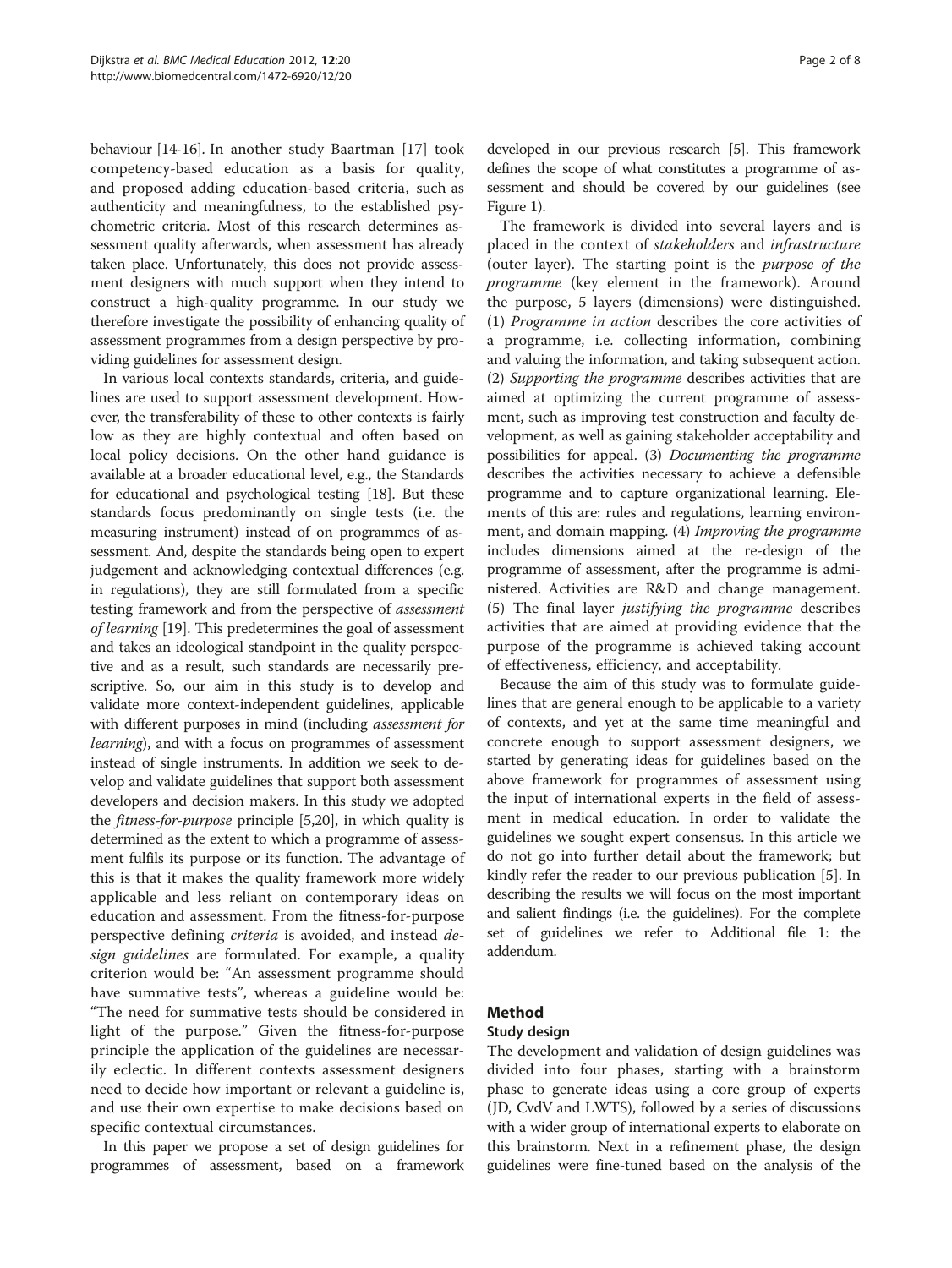<span id="page-2-0"></span>

discussions. Finally a member check phase was initiated to validate the guidelines based on expert consensus.

#### **Participants**

The participants were purposefully selected based on their experience with programmes of assessment. They all have published extensively on assessment. Given their backgrounds it was anticipated that these experts would provide the most valuable information. The nine participants of the focus group of the preceding study [\[5](#page-7-0)] were invited by e-mail to participate in this follow-up study, explaining the goal and providing details about the method and procedures. One participant declined because of retirement, another declined because of other obligations, a third declined because of a change in field of work. With the addition of CvdV and LWTS a total of eight experts took part in this study. The experts (all co-authors) came from North America (2) and Europe (6). Within their institution, they fulfil different (and some multiple) roles in their assessment practice e.g. programme directors, national committee members, and other managerial roles. They

represent different (educational) domains ranging from undergraduate and graduate education, to national licensing and recertification.

#### Procedure and data analysis

The brainstorm was done by the research team (JD, CvdV, LWTS) based on their experience and data from the preceding study [\[5\]](#page-7-0). This resulted in a first draft of the set of guidelines, which served as a starting point for the discussion phase. The discussion took place in multiple (Skype®) interviews with the participants. Individual interviews were held with each participant and led by one researcher (JD) with the support of a second member of the research team (either CvdV or LWTS). The interview addressed the first draft of guidelines and was structured around three open questions: 1. Is the formulation of the guidelines clear, concise, correct? 2. Do you agree with the guidelines? 3. Are any specific guidelines missing? The interviews were recorded and analysed by the research team to distil a consensus from the various opinions, suggestion, and recommendations. One researcher (JD) reformulated the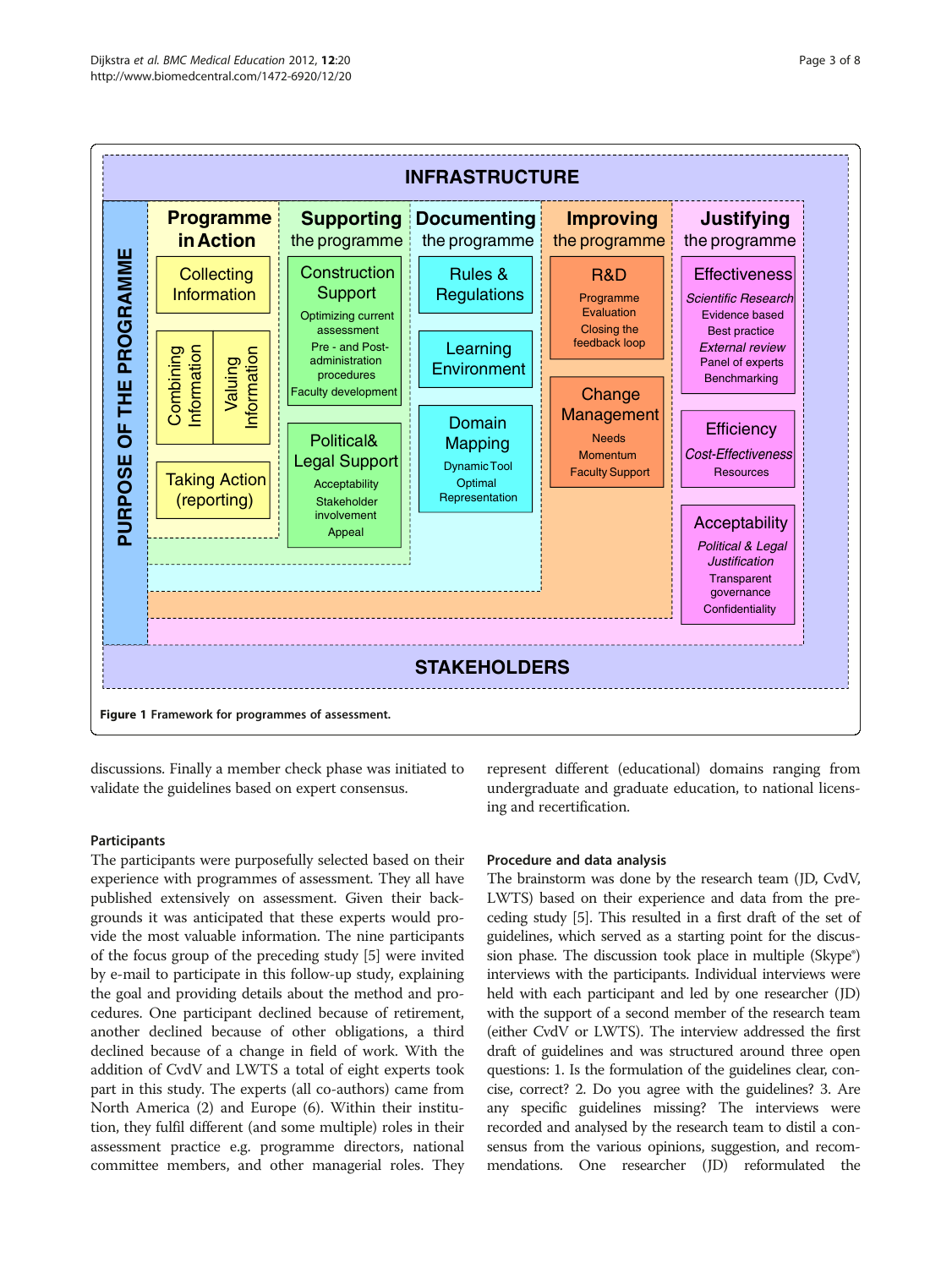guidelines and to avoid overly adherence to initial formulations the interview data (expert suggestions) were taken as starting point. The goal of the new formulation was to represent the opinions and ideas expressed by the experts as accurately as possible. Peer debriefing was done to check the reformulation by the research team (JD, CvdV, & LWTS) to reach initial consensus. After formulating a complete and comprehensive set of guidelines, a membercheck procedure was conducted by e-mail. All participants were sent the complete set for final review and all responded. No content-related issues had to be resolved and some wording issues were resolved as a final consensus document was generated.

#### Results

A set of 72 guidelines was developed based on expert experience, and then validated based on expert consensus. Because of the length of this list we have decided not to provide exhaustive detail about all of them, but to limit ourselves to the most salient guidelines per layer of the framework (the complete list is provided as an addendum in [Additional file 1](#page-7-0)). For reasons of clarity, a few remarks on how to read this section and the addendum with the complete set of guidelines. Firstly, the guidelines are divided over the layers of the framework and grouped per element within each layer. We advise the reader to regard the guidelines in groups rather than as separate guidelines. Also in application of the guidelines it is expected that it is not practical to apply guidelines in isolation. Secondly, there is no linear order in the guidelines presented. When reading the guidelines, you may not immediately come across those guidelines or important topics you would expect to be given priority. There is potentially more than one way of ordering the guidelines. For instance costs are important throughout the design process. However, because of the way this framework is constructed, costs are addressed near to the end. Thirdly, there is overlap in the guidelines. It appeared impractical and somewhat artificial to split every assessment activity into separate parts. The guidelines are highly related, and overlap and/or redundancy are almost inevitable. In the example of costs, which are primarily addressed as part of cost-efficiency, references to costs are actually made in several guidelines. Fourthly, the level of granularity is not equal for all guidelines. Determining the right level of detail is a difficult endeavour, variable granularity reflects the fact that some issues seem more important than others, and others may have been investigated in depth. Hence, the interrelatedness and the difficulty of determining the right level of granularity is also a reason to review the guidelines per group. The division of guidelines within elements of the layers was done based on key recommendations in the design process. However, in some situations this division might be arbitrary and of less relevance. Finally we have

sought to find an overarching term that would cover all possible elements of the programme, such as assessments, tests, examinations, feedback, and dossiers. We wanted the guidelines to be broadly applicable, and so we have chosen the term assessment components. Similarly for outcomes of assessment components we have chosen assessment information (e.g. data about the assessees' competence or ability).

#### General

In addition to the fact that the number of guidelines exceeded our initial expectations, we found that most guidelines focused on the more practical dimensions of the framework (see Table 1). In particular, many of the guidelines deal with collecting information. This is not unexpected, since considerable research efforts are focused on specific assessment components for collecting information (measuring). On the other hand some guidelines (e.g. on combining information) are less explicit and straightforward and there is less consensus, resulting in less nuanced guidelines.

Three major principles emerged and led to generic guidelines that are applicable in any design consideration are set out below. These are (1) the principle of proportionality, (2) the need to substantiate decisions applying the fitness-for-purpose principle, and (3) getting the right person for the right job. These were translated into the following general guidelines (I-III):

|  |  |  | Table 1 Number of guidelines per layer |  |  |
|--|--|--|----------------------------------------|--|--|
|--|--|--|----------------------------------------|--|--|

| Layer                             | Number of<br>quidelines |  |
|-----------------------------------|-------------------------|--|
| Purpose                           | з                       |  |
| Infrastructure                    | 2                       |  |
| <b>Stakeholder</b>                | $\overline{\mathbf{2}}$ |  |
| <b>Programme in Action</b>        | 21                      |  |
| $\geq$ Collecting information     | ≻13                     |  |
| $\geq$ Combining information      | ≫3                      |  |
| $\gg$ Valuing information         | $\geqslant$             |  |
| $\ge$ Taking Action               | ≫3                      |  |
| <b>Supporting the Programme</b>   | 12                      |  |
| <b>≻Construction Support</b>      | ≫5                      |  |
| ≻Political Support                | ≫7                      |  |
| <b>Documenting the Programme</b>  | 12                      |  |
| $\gg$ Rules and Regulations (R&R) | ≫6                      |  |
| $\geq$ Learning Environment       | $\geqslant$             |  |
| ≫Domain Mapping                   | ≫4                      |  |
| <b>Improving the programme</b>    | 7                       |  |
| ≻R&D                              | ≫3                      |  |
| ≫Change Management                | ≫4                      |  |
| <b>Justifying the Programme</b>   | 10                      |  |
| $\geq$ Scientific research        | ≫2                      |  |
| $\ge$ External Review             | $\geqslant$             |  |
| $\geq$ Efficiency                 | $\geqslant$ 2           |  |
| $\geq$ Acceptability              | ≫4                      |  |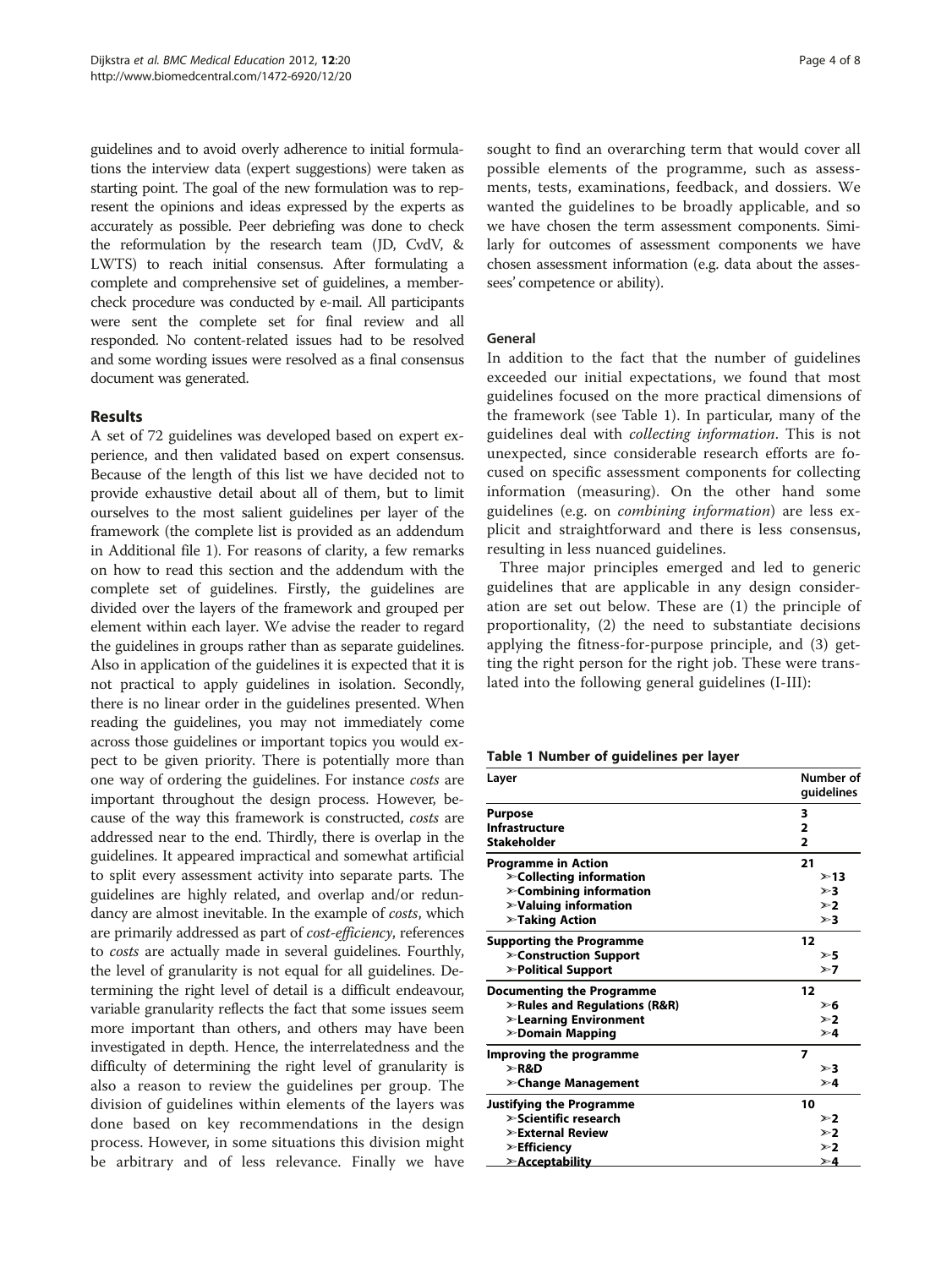# I). Decisions (and their consequences) should be proportionate to the quality of the information on which they are based.

This guideline has implications for all aspects of the assessment programme, both at the level of the design of the programme, and at the level of individual decisions about assessees' progress. The higher the stakes, the more robust the information needs to be.

In the layer Programme in Action for instance, actions based on (collected) information should be proportionate to the quantity and quality of the information. The more high-stakes an action or decision, the more certainty (justification and accountability) is required, the more the information collection process has to comply with scientific criteria, and usually the more information that is required.

For example the decision that an assessee has to retake one exam, can be taken based on less information (e.g. the results of one single test) compared to a decision that the assessee has to retake an entire year of medical school, which clearly requires a series of assessments or maybe even a dossier.

II) Every decision in the design process should be underpinned preferably supported by scientific evidence or evidence of best practice. If evidence is unavailable to support the choices made when designing the programme of assessment, the decisions should be identified as high priority for research.

This implies that all choices made in the design process should be defensible and can be justified. Even if there is no available scientific evidence, a plausible or reasonable rationale should be proposed. Evidence can be sought through a survey of the existing literature, new research endeavours, collaborative research, or completely external research. We stress again that the fitness-for-purpose principle should guide design decisions. The evaluation of the contribution to achieving the purpose(s) should be part of the underpinning.

III) Specific expertise should be available (or sought) to perform the activities in the programme of assessment.

This guideline is more specifically aimed at the expertise needed for the assessment activities in the separate layers and elements within the assessment programme. A challenge in setting up a programme of assessment is to "get the right person for the right job". Expertise is often needed from different fields including specific domain knowledge, assessment expertise, and practical knowledge about the organisation. Some types of expertise, such as psychometric expertise for item analysis, and legal expertise for rules and regulations, are obvious. Others are less clear and more context specific. It is useful when designing an assessment programme to articulate the skill set and the body of knowledge necessary to address these issues.

#### Salient guidelines per dimensions in the framework

This section contains the more detailed and specific guidelines. We describe them in relation to the layers of our previously described model (see Figure [1](#page-2-0)), starting from the *purpose* towards the outer layers. In the addendum ([Additional file 1](#page-7-0)) all guidelines are described and grouped per element within each layer.

#### Purpose, stakeholders, and infrastructure

From the fitness for purpose perspective, by definition the purpose of an assessment programme is an important key element. The authors all agreed that defining the purpose of the programme of assessment is essential and must be addressed at a very early stage of the (re)design. Although there was some initial debate on the level of detail and the number of purposes, it was generally acknowledged that, at least in theory, there should be one principal purpose.

### A1 One principal purpose of the assessment programme should be formulated.

This principal purpose should contain the function of the assessment programme and the domains to be assessed. Other guidelines in this element address the need for multiple long and short term purposes and the definition of framework to ensure consistency and coherence of the assessment programme. The challenge in designing a programme of assessment will be to combine these different purposes in such a way that they are achieved in the optimal way with a clear hierarchy defined in terms of importance. This group of guidelines is aimed at supporting this combination.

Whereas in the original model stakeholders and infrastructure had been addressed last, they are now considered to be essential in many design decisions and are now considered at an early stage as well. Also, during the discussions, many guidelines led to questions about the organization and infrastructure, and the people needing to be involved. It was decided that it is imperative to establish parameters in relation to infrastructure, logistics, and staffing as soon as possible.

- A4 Opportunities as well as restrictions for the assessment programme should be identified at an early stage and taken into account in the design process.
- A7 The level at which various stakeholders participate in the design process should be based on the purpose of the programme as well as the needs of the stakeholders themselves.

#### Programme in action

Since the key assessment activities are within this layer, it is no surprise that many of the guidelines relate to this aspect. Hence, most guidelines are about collecting information, especially the element that deals with selecting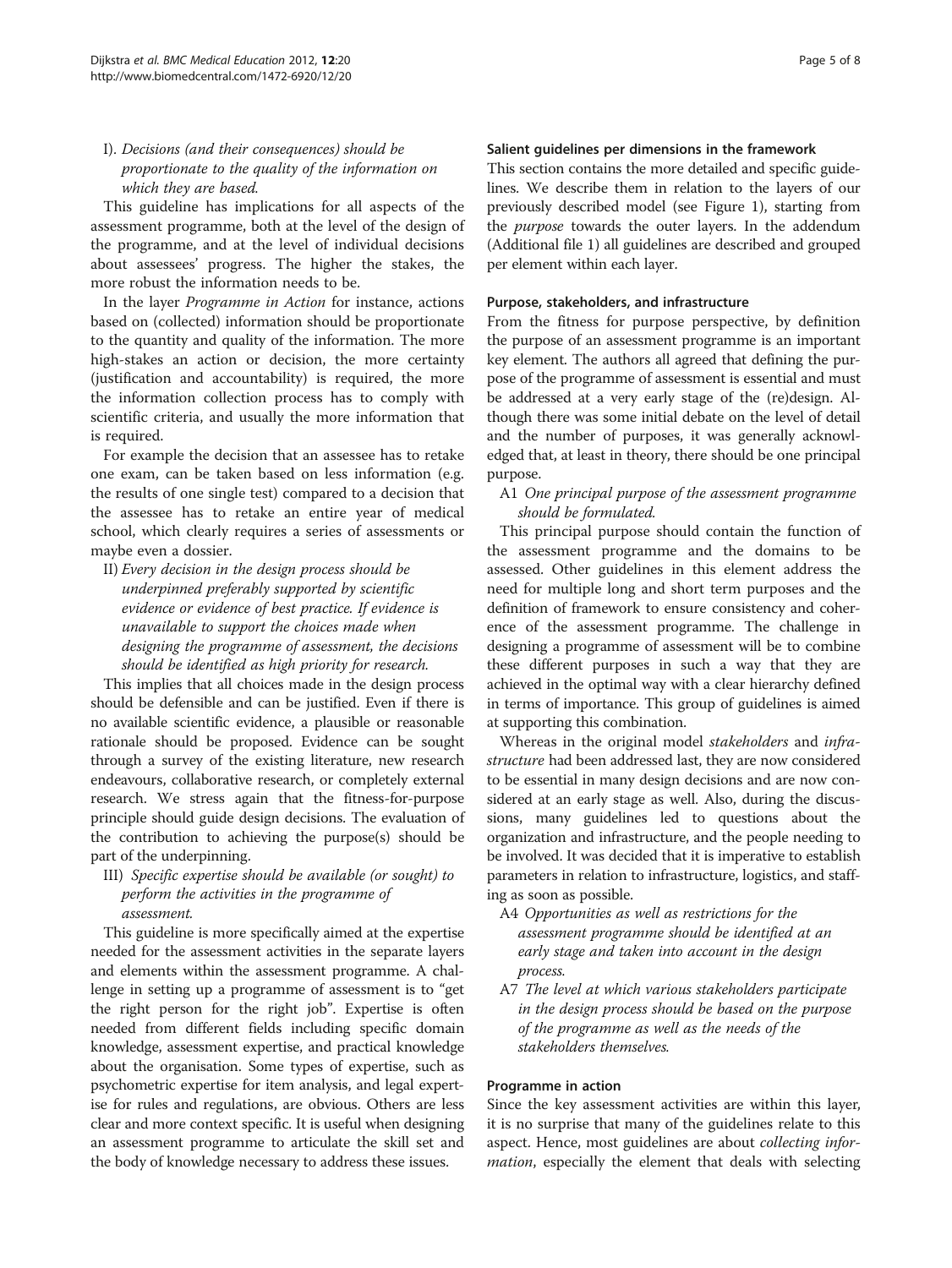an assessment component. In line with general guideline (II), a rationale for the selection of instruments should be provided, preferably based on scientific research and/ or best practice. The rationale should justify how components contribute to achieving the purpose of the assessment programme.

B1 When selecting an assessment component for the programme, the extent to which it contributes to the purpose(s) of the assessment programme should be the guiding principle.

During the interviews the experts agreed without much debate on the majority of guidelines about collecting information (B2-B9). These should aid in demonstrating the underpinning of the selection choices. Different components have different strengths and weaknesses and these have to be weighed against each other in order to decide the optimal balance to contribute to the purpose of the assessment. The interrelatedness of the guidelines should be taken into account in the design, but feasibility (Infrastructure) and acceptability (Stakeholders) are also clearly important. This is not as obvious as it seems. Currently design is often focussed almost exclusively on the characteristics of individual assessment components and not on the way in which they contribute to the programme as a whole. Often there is a tendency to evaluate the properties of an assessment component per se and not as a building block in the whole programme.

Around the guidelines about combining information there was considerably more discussion, therefore we decided to formulate them more generically and provide more elaborate explanations. Important within this group of guidelines is an underpinning for combing information (general guideline II), whereas in practice data is often combined based in similarity in format. (e.g. the results a communication station and a resuscitation station in one OSCE).

B14 Combination of the information obtained by different assessment components should be justified based on meaningful entities either defined by purpose, content, or data patterns.

Guidelines on valuing information and on taking action both consider the consequences (e.g. side effects) of doing so. Also links with other elements are explicitly made in these groups of guidelines.

B21 Information should be provided optimally in relation to the purpose of the assessment to the relevant stakeholders.

#### Supporting the programme

In this layer, we found extensive agreement among the authors. Within the guidelines on construction support, next to the definition of tasks and procedures for support, special attention was given to faculty development as a supporting task as part of the availability of expertise to perform a certain task (general guideline III).

C4 Support for constructing the assessment components

requires domain expertise and assessment expertise. Guidelines on political and legal support are strongly related to the proportionality principle (general guideline I) and address procedures surrounding assessment, such as possibilities for appeal. This relates to seeking acceptance for the programme and acceptance of change which forms a basis for and links with improving the programme.

- C6 The higher the stakes, the more robust the procedures should be. C8 Acceptance of the programme should be widely
- sought.

#### Documenting the programme

The fact that rules and regulations have to be documented did not raise much debate. These guidelines address the aspects that are relevant when considering the rules and regulations including the need for an organisational body, upholding the rules and regulations. The fact that the context (e.g. learning environment) in which the programme of assessment exists must be made explicit was self apparent.

A group of guidelines which received special attention in the discussions addressed Domain Mapping. The term blueprinting is deliberately not used here, because this term is often used to denote a specific tool using a matrix format to map the domain (content) to the programme and the instruments to be used in the programme. With Domain Mapping, a more generalised approach is implied. Not only should content match with components, but the focus should be on the assessment programme as a whole in relation to the overarching structure (e.g. the educational curriculum) and the purpose.

D9 A domain map should be the optimal representation of the domain in the programme of assessment.

#### Improving the programme

The wording in this layer turned out to evoke different connotations. R&D in particular is defined differently in different assessment cultures. We therefore agreed to define research in R&D as the systematic collection of all necessary information to establish a careful evaluation (critical appraisal) of the programme with the intent of revealing areas of strengths and areas for improvement. Development should then be interpreted as re-design. Once this shared terminology was reached, consensus on the guidelines came naturally.

E1 A regular and recurrent process of evaluation and improvement should be in place, closing the feedback loop.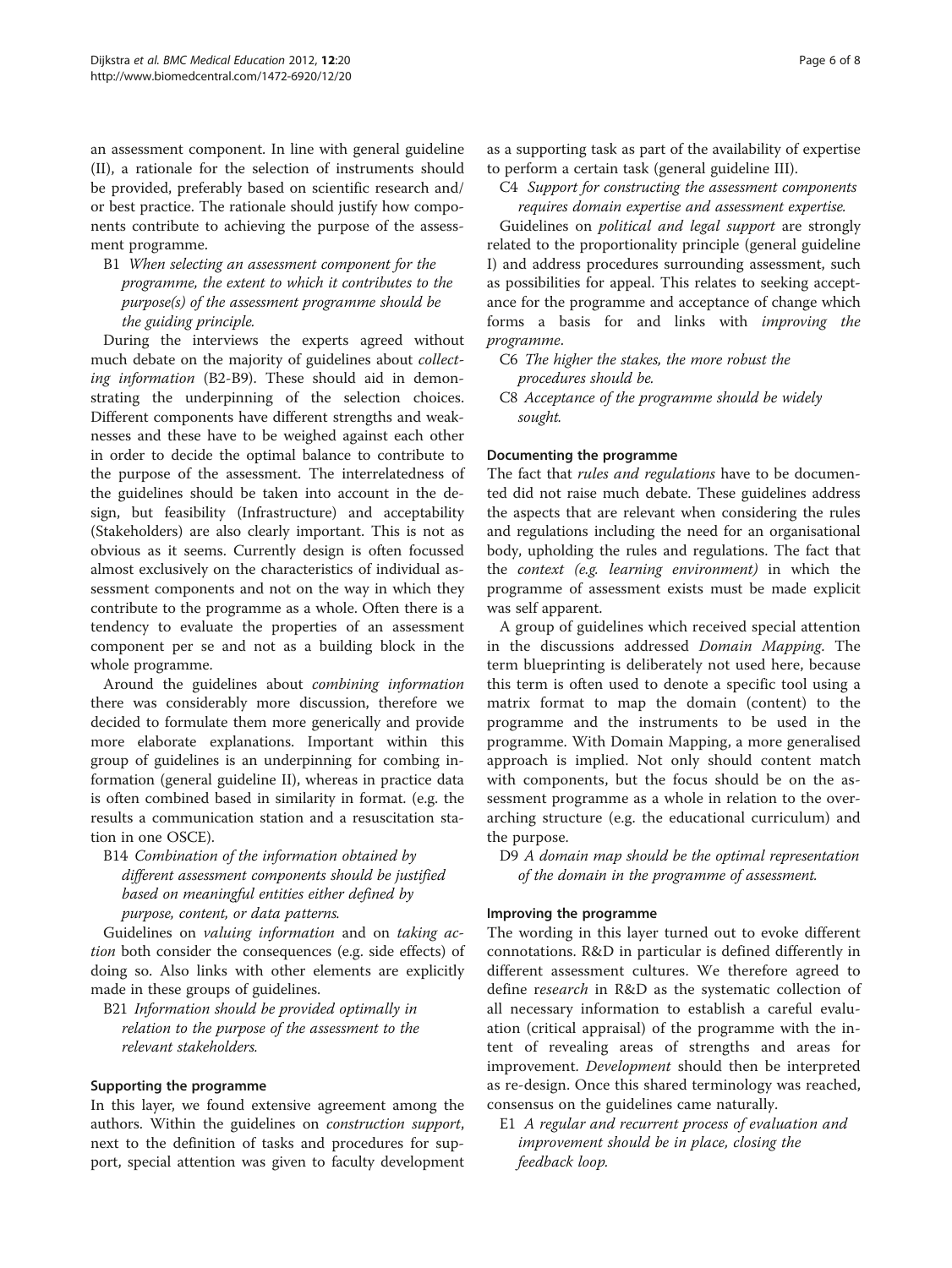Apart from measures to solve problems in a programme, political change or new scientific insights can also trigger improvement. Change management refers to activities to cope with potential resistance to change. (Political) acceptance of changes refers to changes in (parts of) the programme. Also these guidelines are related to the political and legal support.

E4 Momentum for change has to be seized or has to be created by providing the necessary priority or external pressure.

#### Justifying the programme

The guidelines in this layer are more general, probably due to the fact that they are tightly related to the specific context in which a programme of assessment is embedded. Outcomes of good scientific research on assessment activities are needed to support assessment practices with trustworthy evidence, much like the drive for evidence-based medicine. Although this is a general principle which should guide the design of the programme as a whole, the guidelines about effectiveness become specifically important when one has to justify choices made in the programme.

F2 New initiatives (developments) should be accompanied by evaluation, preferably scientific research.

Guidelines on cost-effectiveness appear obvious as it is generally regarded as a desirable endeavour from a fit-forpurpose perspective. In every institution or organisation, resources - including those for assessment programmes are limited. If the programme of assessment can be made more efficient, resources can be freed up for other activities. However, guidelines on this are rarely made explicit.

F6 A cost-benefit analysis should be made regularly in light of the purposes of the programme. In the long term, a proactive approach to search for more resource-efficient alternatives should be adopted.

The guidelines on *acceptability* are related to the issue of due practice. As an assessment programme does not exist within a vacuum, political and legal requirements often determine how the programme of assessment is designed and justified. An issue not often addressed during the design process is the use of outcomes by others, and related unintended consequences thereof.

F10 Confidentiality and security of information should be guaranteed at an appropriate level.

#### Discussion and conclusion

We developed a comprehensive set of guidelines for designing programmes of assessment. Our aim was to formulate guidelines that are general enough to be applicable to a variety of contexts. At the same time they should be sufficiently meaningful and concrete as to support assessment designers. Since we tried to keep away from specific contexts or educational approaches, it is likely that this

set may be applicable beyond the domain of medical education. Although these guidelines are more general than existing sets of guidelines, criteria or standards, we cannot dismiss that our backgrounds (i.e. medical education) might have resulted in too restrictive formulations of guidelines. This stresses the need for further replication of our study and on application of these guidelines in a range of contexts.

Although establishing guidelines is an ongoing process, it is remarkable that in a short time such a good consensus was reached among the experts. Most of the debate actually focused around a few specific guidelines, probably those that are more difficult to enunciate or less certain in their utility. For example topics like combining information remain still highly debated, and no complete and final answers can be provided at this time.

In trying to be as comprehensive as possible we acknowledge the risk of being over-inclusive. We would like to stress that when designing a programme of assessment, these guidelines should be applied with caution. We recognise and indeed stress that contexts differ and not all guidelines may be relevant in all circumstances. Hence, designing an assessment programme implies making deliberate choices and compromises, including the choice of which guidelines should take precedence over others. Nevertheless, we feel this set combined with the framework of programmes of assessment enables designers to keep an overview of the complex dynamics of a programme of assessment. An interrelated set of guidelines aids designers in foreseeing problematic areas, which otherwise would remain implicit until real problems arise.

We must stress that the guidelines do not replace the need for assessment expertise. Hence, given our fitnessfor-purpose perspective on quality, putting the challenge in applying these general guidelines to a local context. Such a translation from theory into practice is not easy and we see the possibility of providing a universally applicable prescriptive design plan for assessment programmes to be slim. Only, if a specific purpose or set of purposes could be decided upon, one could argue that a set of guidelines could be prescriptive. However, thus far it has been the experience that one similar purpose across contexts is extremely rarely found, let alone a similar set of purposes.

What our guidelines do not support is how to make decisions, but they stress the need for decisions to be underpinned and preferably based on solid evidence. This challenge also provides an opportunity to learn from practice. Different ways of applying the guidelines will likely result in more sophisticated guidelines, and provide a clearer picture of the relations in the framework. Thus, it is probably inevitable that some guidelines are not self-evident and need more explanation. Real-life examples from different domains or educational levels will be required to